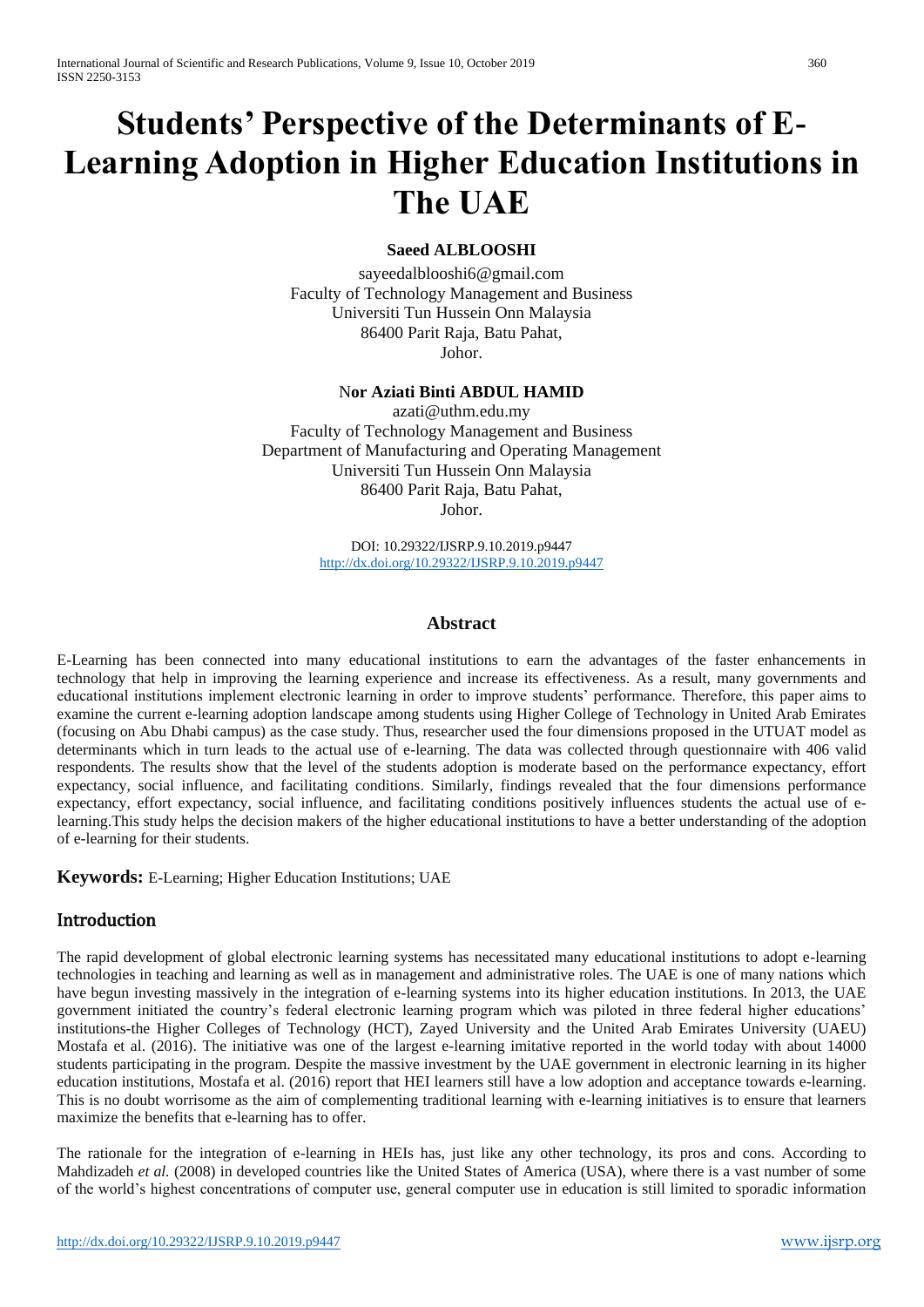International Journal of Scientific and Research Publications, Volume 9, Issue 10, October 2019 361 ISSN 2250-3153

searches. This leads to the question of why countries with established infrastructure fail to adopt the technology that other nations flaunt as being the solution to efficient and innovative educational delivery.

Guri-Rosenblit (2006), posits that that organizational culture, personal preferences, or perhaps other issues such as cost and the perceived benefits of e-learning could be some of the reasons why the technology is not being adopted adequately in HEIs. There is also the assumption that some university administrators, educators and students alike are still sceptical about the pedagogical relevance of e-learning. Likewise, other possible issues range from staff development to the lack of technical support from the institutions, infrastructural development, concerns regarding the faculty workload once e-learning is adopted, as well as the quality of e-learning courses.

Integrating Information and communication technologies such as e-learning into educational institutions can no doubt bring immense and significant benefits to these educational institutions. Still HEIs are faced with challenges of introducing these informative systems into their work environment (Dasuki *et al.*, 2015). According to Mutula (2002) e-learning has been criticized for its lack of immediate feedback in asynchronous learning environments, apart from the lack of empirical evidence regarding its return on investment (ROI). E-learning, despite its potentially overwhelming value to higher education, is still not necessarily comfortable for everyone to use and is characterized by the potential for increased frustrations, anxieties and confusions to users. Irrespective, the benefits and significance of e-learning have been highlighted and underscored by several researchers in the extant literature (Selwyn, 2007; Wang, 2009). For instance, Njenga and Fourie (2010) in their effort to disperse the myth that "elearning is a saviour stated that its redemptive power is overreaching and every educational institution should adopt it" (p. 202). Hence, HEIs are urged to question why e-learning should be adopted and to establish its value in improving teaching and learning, as such personalized rationale for adopting e-learning may well shape the extent to which it is integrated into the HEIs teaching and learning (Cheng et al., 2012).

Similarly, Guri-Rosenblit (2006) also explains that e-learning is not necessarily cheaper than traditional face-to-face learning. "Such critics of e-learning identify concerns such as costs, infrastructure, training and support, maintenance, electricity, disposal of the resultant e-waste, copyrights, licensing, maintenance, adaptation, and localization of learning materials etc., as issues which may inhibit the full implementation of the technology in HEIs. Regardless of the aforementioned cons, e-learning in education has been deemed beneficial and valuable. Some of the associated benefits of e-learning in the literature include ensuring the flexibility of the learning process, the speed and accuracy of the research, as well as ensuring efficiency of content dissemination of content and research outputs (Šumak & Šorgo, 2016; Yakubu & Dasuki, 2019). According to (Ndubisi, 2006), e-learning technologies provide HEIs with enhanced, comprehensive and effective teaching through the "integration of electronic multimedia materials, special simulations and demonstrations, accessibility to variety of knowledge databases and experts, continuous contact with instructors and peers; as well as the coherent use of lessons for discussion and amplification".

In 2012, the government of the United Arab Emirates launched the largest e-learning systems in the gulf region, distributing over 14,000 electronic devices to federal college students. Despite this massive imitative by the UAE government, Mostafa et al. (2016) reports that there is a low level of acceptance towards the adoption of e-learning by students in HEIs. Notably, some of the inhibiting factors for e-learning adoption reported in the literature were language barriers, accessibility issues, culture, support, as well as personal preferences (Raman *et al.*, 2014; Yakubu & Dasuki, 2019). The slow-paced adoption of e-learning by students in UAE's HEIs is worrisome, given that the infrastructural requirements for operating a robust e-learning system are in place. This thus calls for an investigation into the factors or determinants that enables the successful deployment and adoption of e-learning. The UAE is one of such countries in this regard. Hence, it becomes crucial to investigate e-learning adoption from a student's perspective.

## **LITERATURE REVIEW**

## *Definition of E-learning*

Since the inception of E-Learning in 1990, E-Learning has become a core element in the educational process, transforming traditional learning environments to integrate technology to create more efficient and attractive learning experiences. Before E-Learning was widely adopted as the name for electronic learning, various other names were used and are references in the literature of other researchers: web-based learning (WBL), web-based instruction (WBI), web-based training (WBT), Internetbased training (IBT), distributed learning (DL), advanced distributed learning (ADL), distance learning (DL), online learning (OL), mobile learning (m-learning), nomadic learning, remote learning, off-site learning. It is necessary to define E-Learning to develop a clear understanding and vision of E-Learning for institutions and educational settings, while the lack of such clear understanding is considered as a barrier to successfully implementing E-Learning (Abdullah, 2011).

Since the commencement of E-Learning in 1990, E-Learning has become an essential element in the educational process, transforming traditional learning environments to combine technology to construct more efficient and attractive learning experiences (Abdullah, 2011). Hence, before e-learning is broadly adopted as the name for electronic learning, several names have been given or called in the literature of other scholars for instance, web-based training, web-based instruction, Internet-based training, distributed learning, advanced distributed learning, distance learning, online learning, mobile learning, nomadic learning,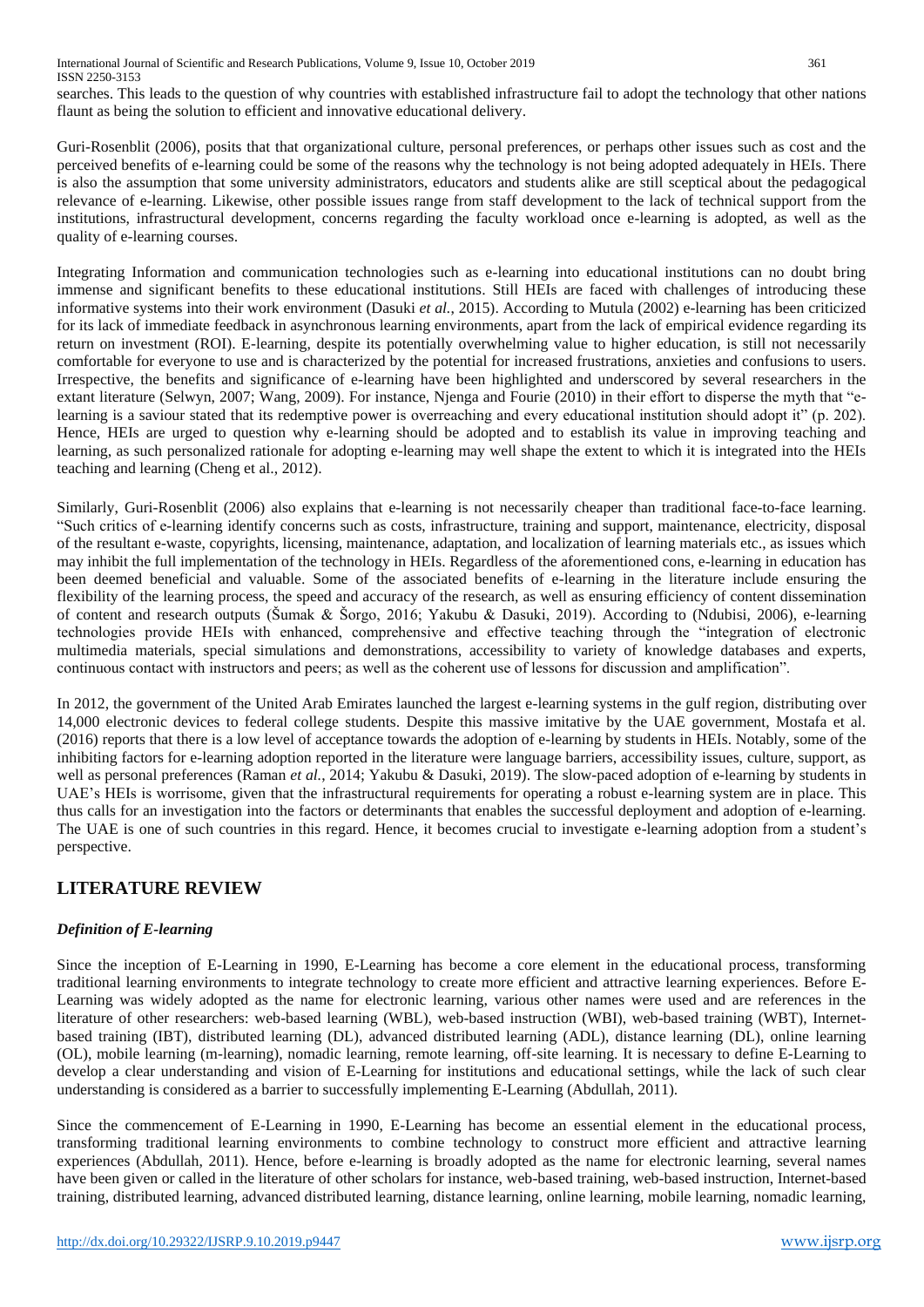International Journal of Scientific and Research Publications, Volume 9, Issue 10, October 2019 362 ISSN 2250-3153

remote learning, off-site learning and web-based learning (Abdullah, 2011; Yusuf, 2013; Taha, 2014; Mutambik, 2018). Furthermore, it is compulsory to define e-Learning to develop a clear understanding e-Learning for institutions and educational settings, while the lack of such clear understanding is considered as an obstacle to successfully implementing e-Learning (Mutambik, 2018). Many researchers and practitioners from the fields of information and communication technology, computer science, education and educational technology have contributed to defining the concept of electronic learning;

Tatweer (2014) defined e-learning as a web-based learning management system that provides different supplementary educational tools including virtual school, e- tests and self-evaluation tool, e-homework assignments tool, question bank tool and lesson planning tool, for students and teachers. Zalah (2018) e-learning is the use of internet technologies for providing solutions that tend to improve performance and knowledge. Furthermore, Al-asmari & Khan, (2014) stated that e-Learning can be defined as the delivery of technology-supported teaching and learning, based on sound pedagogical teaching practices. "e-Learning is not a passive medium for delivery of content, but is an interactive process between the teacher and student, facilitated by the benefits that technology has to offer". Hence, Mbarek and Zaddem (2013) an educational and learning instruction supported by the use of the ICT, allowing learners to acquire new knowledge and skills delivered electronically without worrying about the space-time shift.

## *The Unified Theory of Acceptance and Use of Technology Model (UTAUT)*

The concert expectation is called the degree of one's confidence in cultivating the use of material technology, and will support the learner to improvement from the work presentation. UTAUT uses the three concepts of current models to capture performance expectations supposed effectiveness (TAM/TAM2 and C-TAM-TAB), extrinsic inspiration (EI), work fitness (MPCU), comparative improvement (IDT) and results Expectation (SCT). UTAUT offers that enactment expectations are strong predictors of the behavioral intentions of individuals using information technology and are worth noting at all levels of capacity in mandatory and voluntary environments. On the other hand, preceding studies have shown that concert expectations and behavioral intentions will be influenced by gender and age, so presentation expectations resolve have a robust regulatory consequence on men (Venkatesh, 2000). Nevertheless, this research simply insists on dependence and liberated variables. Affording to Venkatesh et al (2003), concert expectations are the near of confidence individuals will benefit from using information systems to perform their work. They further stated that the five structures from the mainstream model embody the perception of performance expectations: severity (TAM/TAM2 and C-TAM-TAB), extrinsic inspiration (MM), work fitness (MPCU), relative effectiveness (IDT) and Expected Results (SCT). In addition, they also confirmed that concert expectations are the strongest determinants of the use of its behavioral intentions. Adjusting presentation expectations to the mobile knowledge environment recommends that mobile learners will discover that mobile knowledge is beneficial because it qualifies them to perform pleasant learning events more quickly and adaptively, even the effectiveness of flour learning. Originally, this study hypothesized that H1: The relationship between performance expectations and behavioral intentions using E-Learning (Wang, M. & Shen, 2012).

The perspective of E-Learning, enactment expectations suggest that characters might discovery the suitability of E-Learning since it allows them to speedily admittance evidence at their convenient time and location and on the device of their optimal. Nevertheless, due to inadequate study in advanced learning students in this area, more studies is compulsory to regulate the impact of this variable on e-learning. Alawadhi and Morris (2008) found that concert expectations muscularly influenced the purpose of Kuwaiti students to use e-government incomes. In contrast, no performance expectations were created to be a major element of students' purposes to use chat messages on mobile strategies (Lin, et al., 2004). In a research accompanied by Croop (2009), he investigated students' attitudes and approaches to mobile knowledge through a descriptive hybrid approach, where data was composed through UTAUT tools, focus groups, and interviews. Some of the conditions expressed by focus group students lacked clear spelling advantages by accessing content on mobile phones or PDAs. Therefore, this conflicting search optimization recommends that additional research on this framework is necessary to regulate the importance of concert as a contributing factor to E-Learning behaviour intentions.

In a study of pharmaceutical students receiving PDAs, the results showed that 80% of students had access to drug information content on their PDAs each week. The main factors that are intended to be used and used are obvious help and comfort of use. Discovered that the use of PDAs and use intentions are related to supposed expediency, attitude, performance, and compatibility. The result suggests that mobile devices like PDAs would be considered as important learning maintenance (Siracuse City & Sowell, 2008). Another research looked at students' observations of mobile contact to course content. The results presented that most students strongly decide that mobile access to course contented is helpful to them. In contrast, the survey results show that desktop computers are more satisfying for students because they use the Internet to access course content, but static want to practice portable devices for complementary contact (Ally & Stauffer, 2008). This shows that it is necessary to further study the performance and purpose expectations, and to recognize the usefulness of various academic content and information accessibility of mobile devices.

Effort expectation is the use of information technology to simplify the degree of personal contact. UTAUT uses the three measurements from the popular model to measure the perception of motion expectations. These measurements are considered simplicity of procedure (TAM2/TAM) complications (MPCU) and simplicity of use (IDT) (Venkatesh, 2003). The study concluded that conceptual concepts related to expected workloads would be a stronger determinant of female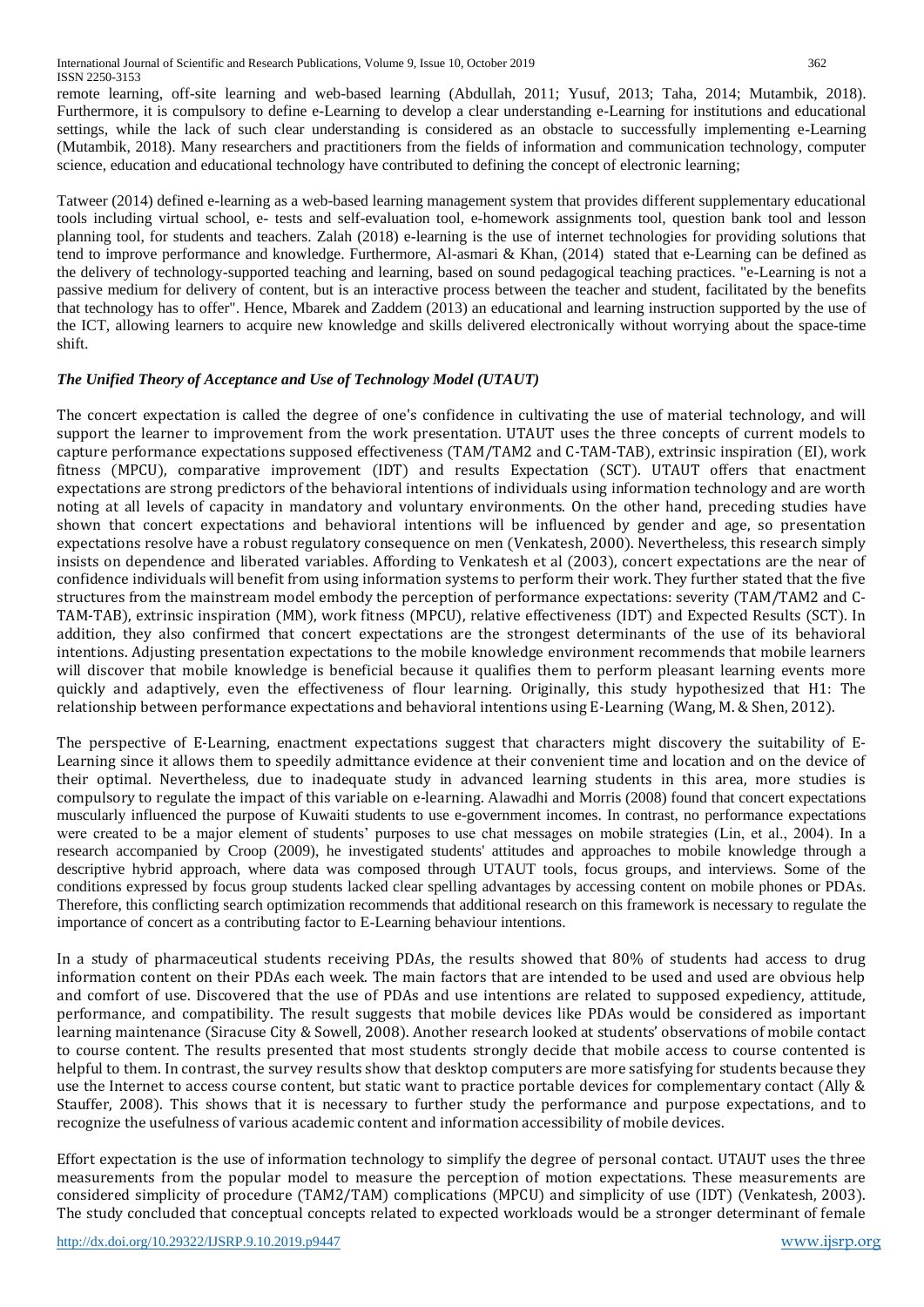personal behavioral intentions. Therefore, this study assumes that H3: facility conditions and behavioral intentions to use E-Learning there is a positive correlation among them. Therefore, this study assumes that there is a positive correlation between H3: facility conditions and communication intentions using E-learning. Among adult learners of institutions of higher learning, the hard-working expectations of E-Learning indicate that it will affect mobile use or the behaviour of library content in the initial stages and decline over time as users gain more experience. Carlsson et al. (2006) found that the expected work has a positive outcome on the committee of individuals to use mobile device services when researching mobile service adoption rates. Similarly, job expectations have been found to have a significant impact on individuals' plans to use evidence cabins (Wang and Shih, 2008). Just as the efforts of Venkatesh et al. (2003) are expected to be seen as ease of use of information systems. The main structures of the model related to the expected work are difficulty (MPCU), observed affluence of use (TAM/TAM2) and easiness of use (IDT) (Venkatesh et al., 2003). Some scholars believe that the structure related to hard work expectation will become the main determinant of individual's intention towards women (Venkatesh & Morris, 2000; Venkatesh, Morris & Ackerman, 2003) and the old employee (Morris &Venkatesh, 2011). In alternative improvement, the effort-oriented paradigm is predictable to become additional compelling in the early periods of new behaviors (Davis et al., 2013, Szajna, 1996, although E-Learning is in its infancy, it is understood that job expectations It would be an important determinant of behavioral intentional use of mobile knowledge.

Promoting conditions are considered to be the level of individual beliefs that exist in organizations and technology settings that funding the use of information systems (Venkatesh et al., 2009). UTAUT uses the three dimensions of the current model to illustrate the concept of teaching environments. These structures are considered simplicity of use (TAM/TAM2), difficulty (MPCU) and ease of use (IDT) (Venkatesh, 2003).When performance and job expectations do not exist, promoting the environment is an indispensable determinant. Similarly, studies have shown that when the structure of performance and job expectations are both present, the predictive factors that promote conditions as learning intent using technology are low. Conversely, promotion conditions are considered to be a straight forecaster of definite practice of knowledge (Venkates et al., 2011). Research shows that providing users with assets, training, and material can have an important impact on the satisfaction, use, and behavioral objectives of using information technology. Hence, lacking of exercise and sustenance for mobile education, shortage of technical abilities can become a prospective obstacle. This has proved to be an obstacle for institution customers. In a research on the custom of handheld computers to handle museum visits, 70% of companions reported their expenses at the exhibition. However, 45% of people think this technology is challenging, especially old technology (Burton & Proctor 2003). When reviewing the literature, Naismith (2004) classified E-Learning undergraduate and employee exercise as a key component of actual mobile method use. Wang and Shih (2008) found that convenience environments have a moderately constructive outcome on the use of material kiosks by individuals. Flynn, Concannon and Compbell (2005) also emphasized the significance of help learners with leadership and practical care to promote knowledge technology commitments.

# **RESEARCH METHODOLOGY**

The study was conducted at Higher colleges of Technology (HCT) in United Arab Emirates. The sample of this study consists of students who are studying at HCT Abu Dhabi at campus only. A total of 406 valid responses were received from a total of 490 questionnaires administrated, which shows a response rate of 82.9%. The survey consists of 5 different sections. Each variables has five (5) items asking regarding e-learning based on Performance Expectancy, Effort Expectancy, Social Influence, Facilitating conditions and Actual Use of e-Learning; the questions were adopted and adopted from Venkatesh *et al.* (2003) with further adjustment to fit the scope of this study. actual use of e-learning was referred to as the physical and mental acts associated with the use of e-learning by students. This was measured using five items also. All scales in the questionnaire were structured on a 5-point Likert scale ranging from 1 (strongly disagree) to 5 (strongly agree). Table 3.1 shows a breakdown of the constructs in the questionnaire, their designation as independent, dependent and mediating variables as well as the number of items in each scale.

Thus, to analyse the data gathered from the questionnaires, Statistical Package for Social Sciences (SPSS) version 23 was used. This software has largely been used and accepted by researchers as a data analysis technique (Stevens, 2012; Bryman, 2015). In addition, SPSS was also employed to conduct preliminary data analysis, including frequencies, mean, and standard deviation (Rovai et al., 2013; Green & Salkind, 2010). Therefore, descriptive and correlation analysis were used to answer the research objectives

# **RESULTS**

## *Respondents Perception of Performance expectancy*

Table 1 shows the mean and standard deviation of respondent's performance expectancy towards e-learning. The results show that the cumulative mean score of respondents' performance expectancy towards e-learning is 3.19, indicating a mean score above the average mean on a 5-point Likert scale. Venkatesh *et al.* (2003) defined performance expectancy as the extent to which an individual believes that using a system will help him or her attains gains in job performance. In the context of this study, performance expectancy refers to the student's belief that using e-learning will be beneficial and interesting in achieving high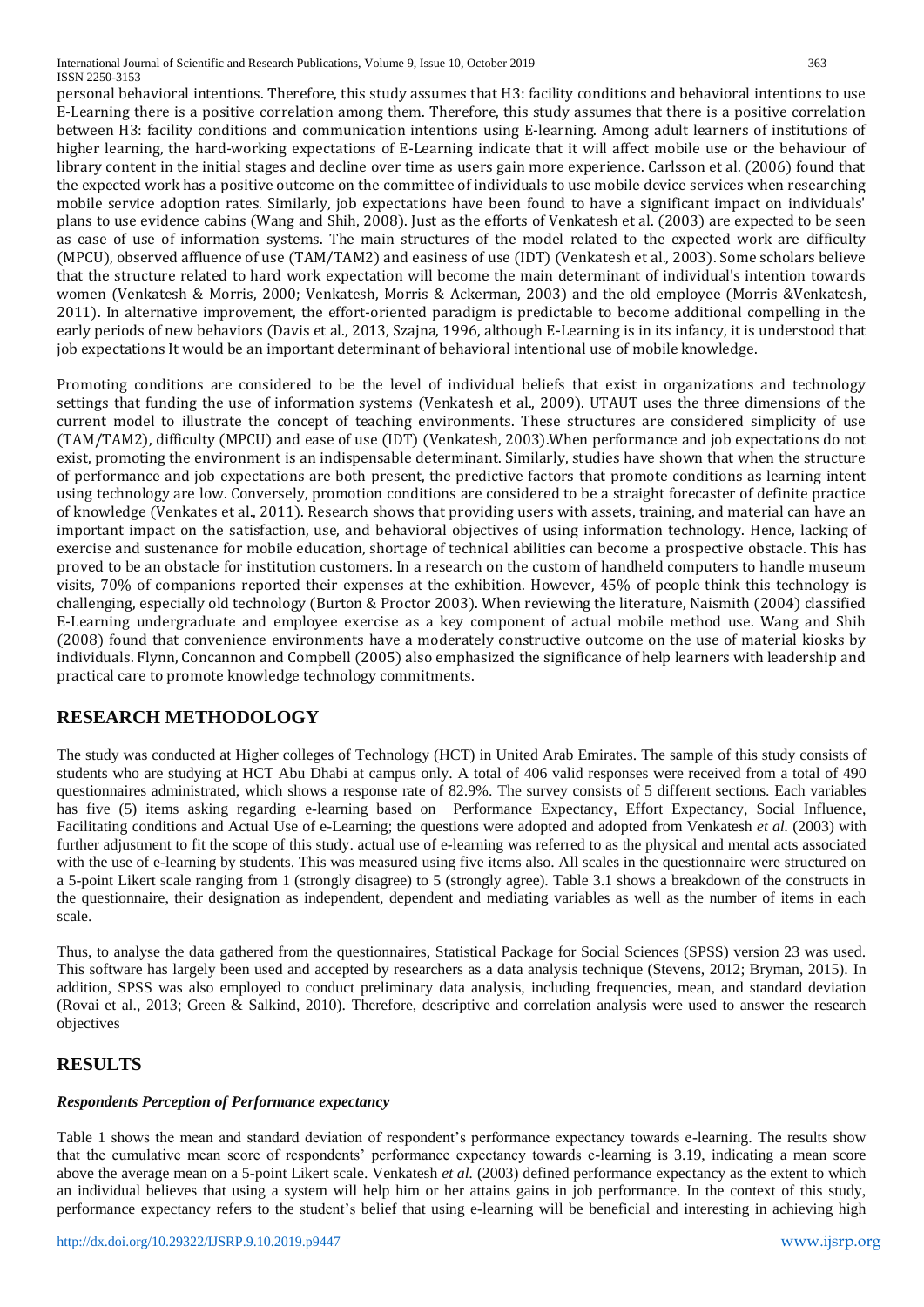performance in learning. Thus, an average mean score of 3.19 for performance expectancy indicates that students have a positive view and the belief that e-learning will be beneficial and interesting to them in yielding high performances in learning.

| Table 1. Descriptive Statistics for Ferrormance Expectancy |     |      |                       |  |  |  |
|------------------------------------------------------------|-----|------|-----------------------|--|--|--|
| Performance expectancy items                               |     | Mean | <b>Std. Deviation</b> |  |  |  |
| PE <sub>1</sub>                                            | 406 | 3.39 | 1.265                 |  |  |  |
| PE <sub>2</sub>                                            | 406 | 2.89 | 1.368                 |  |  |  |
| PE <sub>3</sub>                                            | 406 | 3.22 | 1.267                 |  |  |  |
| PE4                                                        | 406 | 3.26 | 1.312                 |  |  |  |
| PE <sub>5</sub>                                            | 406 | 3.18 | 1.360                 |  |  |  |
| Aggregate                                                  |     | 3.19 |                       |  |  |  |

Table 1: Descriptive Statistics for Performance Expectancy

#### *Respondents perception of Effort expectancy*

Table 2 also shows the mean and standard deviation of respondents' effort expectancy towards e-learning. Venkatesh *et al.* (2003) defined effort expectancy as the "degree of ease associated with the use of a system. In the context of this study, effort expectancy refers to students' belief that using e-learning in facilitating their learning will be easy for them, i.e. it will require little effort. Results in Table 2 shows that the average mean for effort expectancy is 3.30, indicating that students perceive that using elearning in their learning will require little effort. we errorie<br>Table 2: Descriptive Statistics for Effort expects

| <b>Effort Expectancy Items</b> | N   | Mean | <b>Std. Deviation</b> |
|--------------------------------|-----|------|-----------------------|
| EE1                            | 406 | 3.47 | 1.248                 |
| EE <sub>2</sub>                | 406 | 3.26 | 1.311                 |
| EE3                            | 406 | 3.35 | 1.310                 |
| EE4                            | 406 | 3.54 | 1.272                 |
| EE <sub>5</sub>                | 406 | 2.90 | 1.288                 |
| Aggregate                      |     | 3.30 |                       |

#### *Respondents perception of Social Influence*

Social influence, according to Venkatesh *et al.* (2003) is the extent to which an individual perceives that important social groups or elements believe that such individual should use the new system. In this study, social influence refers to the influence and support from people such as friends, peers, social cycle, educators, management of universities as well as academic administrators to use e-learning as part of their learning tools. Table 3 shows that the average means for social influence as 3.27, indicating that students believe that they received support from relevant management and academic groups, peers, educators etc., on using elearning as part of their learning process.

| Table 3: Descriptive Statistics for Social influence |     |      |                |  |  |
|------------------------------------------------------|-----|------|----------------|--|--|
| Social influence items                               |     | Mean | Std. Deviation |  |  |
| SS1                                                  | 406 | 3.28 | 1.182          |  |  |
| SS2                                                  | 406 | 3.27 | 1.210          |  |  |
| SS <sub>3</sub>                                      | 406 | 3.34 | 1.203          |  |  |
| SS <sub>4</sub>                                      | 406 | 3.30 | 1.225          |  |  |
| SS <sub>5</sub>                                      | 406 | 3.16 | 1.209          |  |  |
| 3.27<br>Aggregate                                    |     |      |                |  |  |

#### *Respondents perception of Facilitating Conditions*

Facilitating conditions is defined as the degree to which an individual believes that organizational and technical infrastructure exists to support the use of a system (Venkatesh *et al.*, 2003). Hence, in this study, facilitating conditions is regarded as the accessibility of an appropriate learning environment and infrastructure within the university that can foster the use of the technologies being considered. Such conditions include individuals' knowledge and skills and an environment that stimulates and supports students' willingness to use e-learning. Table 4 shows that the average mean score for facilitating conditions is 3.29, indicating that respondents perceive that the organizational and technical infrastructure including the knowledge and skills as well as the enabling environment that supports and stimulates students' willingness to use e-learning was provided.

| …r Hacilitatin<br>onditions<br>$\sim$ 11000 $\sim$<br>. able<br>.1VP<br>tor<br>statistics * |  |  |            |  |
|---------------------------------------------------------------------------------------------|--|--|------------|--|
| $\overline{\phantom{0}}$<br><sub>1</sub> tems<br><b>EXAMILIONS</b> Heavy                    |  |  | 10r<br>٠t٢ |  |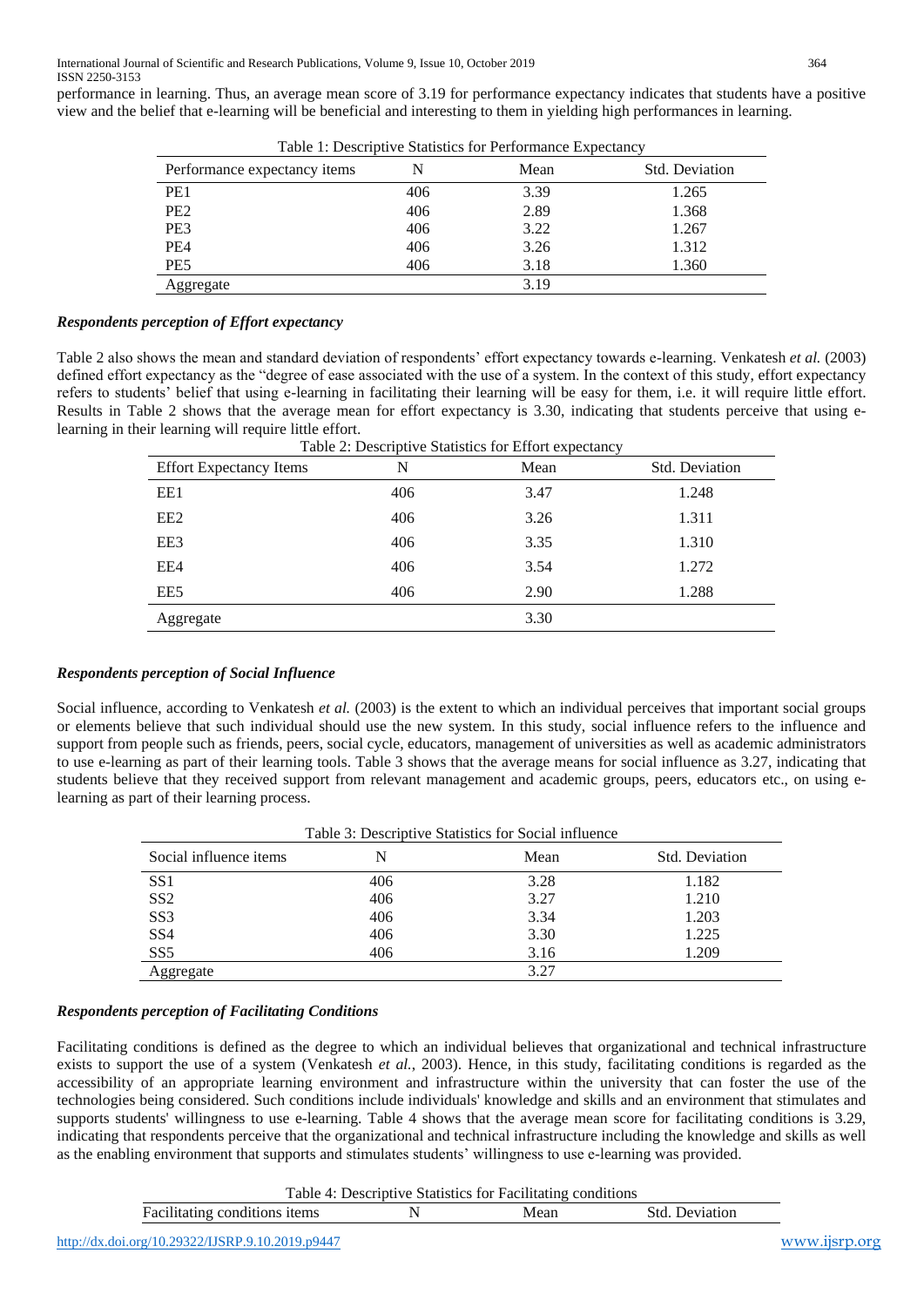International Journal of Scientific and Research Publications, Volume 9, Issue 10, October 2019 365 ISSN 2250-3153

| . .             |     |      |       |
|-----------------|-----|------|-------|
| FC1             | 406 | 3.13 | 1.265 |
| FC <sub>2</sub> | 406 | 3.34 | 1.331 |
| FC3             | 406 | 3.50 | 1.318 |
| FC4             | 406 | 3.26 | 1.307 |
| FC5             | 406 | 3.24 | 1.247 |
| FC <sub>6</sub> | 406 | 3.29 | 1.303 |
| Aggregate       |     | 3.29 |       |
|                 |     |      |       |

#### *Respondents Behavioural intention towards e-learning*

Table 5 shows the mean and standard deviation of students' behavioural intention towards e-learning. An average mean score of 3.30 was recorded for student's behavioural intention towards e-learning. Behavioural intention, according to Venkatesh *et al.* (2003), is defined as a person's subjective probability that he or she will perform the behaviour in question. In the context of this study, behavioural intention was conceptualized as the subjective probability that students will use e-learning as part of their learning. Hence, with an average mean of 3.30, results show that respondents are more inclined to use e-learning as part of their learning activities.

| Table 5: Descriptive Statistics for Behavioural intention |     |      |                       |  |  |
|-----------------------------------------------------------|-----|------|-----------------------|--|--|
| <b>Behavioural intention Items</b>                        | N   | Mean | <b>Std. Deviation</b> |  |  |
| BIU1                                                      | 406 | 3.45 | 1.244                 |  |  |
| BIU <sub>2</sub>                                          | 406 | 3.39 | 1.273                 |  |  |
| BIU <sub>3</sub>                                          | 406 | 3.41 | 1.234                 |  |  |
| BIU <sub>4</sub>                                          | 406 | 3.24 | 1.238                 |  |  |
| BIU <sub>5</sub>                                          | 406 | 3.02 | 1.245                 |  |  |
| Aggregate                                                 |     | 3.30 |                       |  |  |

#### *Respondents actual use of e-learning*

Use behaviour is defined as the physical and mental actions associated with the actual use of a system. In this study, use behaviour implies the physical and mental acts associated with the use of e-learning by students. Table 6 shows that respondents' ratings in terms of the overall mean score for actual use of e-learning was 3.29, indicating that respondents believe that their actual use of e-learning was significantly high.

Actual use of E-learning items N Mean Std. Deviation AU1 406 3.50 1.266 AU2 406 3.26 1.208 AU3 406 3.36 1.221 AU4 406 3.24 1.238 AU5 406 3.11 1.164 Aggregate 3.29

Table 6: Descriptive Statistics for Actual use of e-learning

| Table 7: Correlation between the Independent variables and dependent variable |  |  |
|-------------------------------------------------------------------------------|--|--|
|-------------------------------------------------------------------------------|--|--|

|                  | Social    | Facilitating | Performance | Effort     | Behavioral   | Actual Use of |
|------------------|-----------|--------------|-------------|------------|--------------|---------------|
|                  | Influence | Condition    | Expectancy  | Expectancy | Intention to | E-Learning    |
|                  |           |              |             |            | Use          |               |
| Social Influence |           | $.227***$    | $.368**$    | $.239**$   | .077         | $.253**$      |
|                  |           | .000         | .000        | .000       | .121         | .000          |
|                  | 406       | 406          | 406         | 406        | 406          | 406           |
| Facilitating     | $.227**$  |              | $.306**$    | $.254***$  | $.146**$     | $.164***$     |
| Condition        | .000      |              | .000        | .000       | .003         | .001          |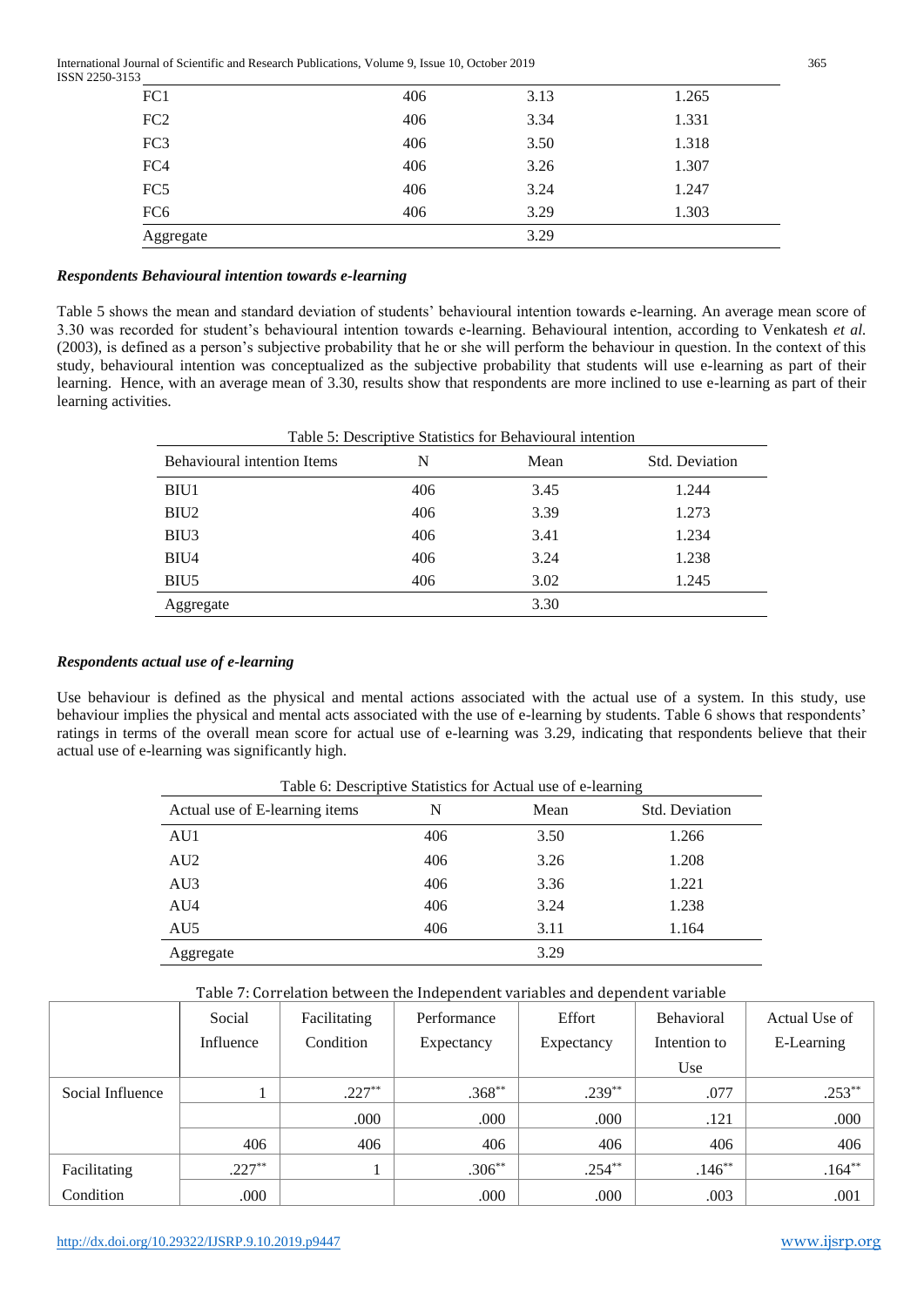International Journal of Scientific and Research Publications, Volume 9, Issue 10, October 2019 366  $ICEN 2250-2152$ 

| 100112200-0100                                               |                                                             |           |          |          |          |          |  |
|--------------------------------------------------------------|-------------------------------------------------------------|-----------|----------|----------|----------|----------|--|
|                                                              | 406                                                         | 406       | 406      | 406      | 406      | 406      |  |
| Performance                                                  | $.368**$                                                    | $.306***$ |          | $.272**$ | $.107*$  | $.183**$ |  |
| Expectancy                                                   | .000                                                        | .000      |          | .000     | .031     | .001     |  |
|                                                              | 406                                                         | 406       | 406      | 406      | 406      | 406      |  |
| Effort                                                       | $.239**$                                                    | $.254***$ | $.272**$ |          | .091     | $.227**$ |  |
| Expectancy                                                   | .000                                                        | .000      | .000     |          | .068     | .000     |  |
|                                                              | 406                                                         | 406       | 406      | 406      | 406      | 406      |  |
| Behavioral                                                   | .077                                                        | $.146**$  | $.107*$  | .091     |          | $.160**$ |  |
| Intention to Use                                             | .121                                                        | .003      | .031     | .068     |          | .001     |  |
|                                                              | 406                                                         | 406       | 406      | 406      | 406      | 406      |  |
| Actual Use of                                                | $.253***$                                                   | $.164***$ | .024     | $.227**$ | $.130**$ |          |  |
| E-Learning                                                   | .000                                                        | .001      | .635     | .000     | .009     |          |  |
|                                                              | 406                                                         | 406       | 406      | 406      | 406      | 406      |  |
| **. Correlation is significant at the 0.01 level (2-tailed). |                                                             |           |          |          |          |          |  |
|                                                              | *. Correlation is significant at the 0.05 level (2-tailed). |           |          |          |          |          |  |

The Table 7 presents a summary of the relationship between the four dimensions of the UTAUT model (i.e. performance expectancy, effort expectancy, social influence and facilitating conditions) and their actual use of e-learning. As shows on the above Table 7, there is a significant positive relationship between the independent variables and dependent variables at Pvalue=.000. Hence, it can be concluded that the respondents agreed to performance expectancy, effort expectancy, social influence and facilitating conditions influence their actual use of e-learning.

# **DISCUSSION AND CONCLUSIONS**

Given the slow-paced adoption of e-learning in the United Arab Emirates (UAE) despite the UAE governments' intervention in providing adequate e-learning resources and infrastructure in the country, students in federal colleges in the UAE still exhibit disdain towards e-learning adoption for learning. In fact, UAE is among the lowest performers in terms of e-learning adoption when compared to other neighbouring middle eastern countries such as Oman, Lebanon, Turkey, Kuwait and Qatar (Mostafa et al., 2016). According to Mostafa et al. (2016), students in higher education in the UAE currently exhibit a low acceptance towards e-learning, and despite the best efforts by the government in introducing the "smart learning initiative" in 2014, to develop an innovative educational learning environment, the current state of e-learning adoption in the UAE is still worrisome. The study sought to determine the level of the e-learning actual use using the four dimensions of the UTAUT model (performance expectancy, effort expectancy, social influence, and facilitating conditions). Using self-report questionnaire students in Higher Colleges of Technology were asked to rate the extent to which they perceived the e-learning. Overall, students adoption of the elearning was moderate. This implies that they perceived the level of performance expectancy, effort expectancy, social influence, and facilitating conditions to be somewhat substantial. Likewise, findings from the study revealed that performance expectancy, effort expectancy, social influence, and facilitating conditions positively influences students the actual use of e-learning.

The novel findings from this study are at the very least crucial and an addendum to the e-learning literature and the literature on information system adoption. The study has contributed to proposing an adapted model for e-learning adoption based on the original UTAUT model, with extensions of the nature of the direct relationship between performance expectancy, effort expectancy, social influence and facilitating conditions on actual use of the learning. Furthermore, the study has also contributed to the theory and practice of technology adoption in higher education institutions in a developing country context. The researcher established that the majority of research on technology acceptance using the UTUAT model has been based in western and developed nation context (Salloum & Shaalan, 2018). This study has thus provided empirical grounds for comparison between the findings of this study and those reported from western context. Findings from this study have implications for higher education institutions in the UAE, educational managers and administrators, educators and instructors, as well as relevant governmental agencies in charge of the developing e-learning policies and standards for HEIs. The outcomes of this research can be used to improve learning experiences for students since the factors and determinants for e-learning adoption have been established by the findings of this study, educational managers, educators and university administrators alike can effectively plan and implement appropriate learning environment that adequately integrates e-learning systems for learners to benefit from.

## **Limitations of the Study**

Furthermore, the sampling frame constituted some elements of bias as one only one institution was purposely selected as a case study from the other universities which have implemented e-learning systems. Also, a convenience sampling was used; it was not feasible to obtain a random and feasible sample of the entire student population in the research site. Hence, findings from this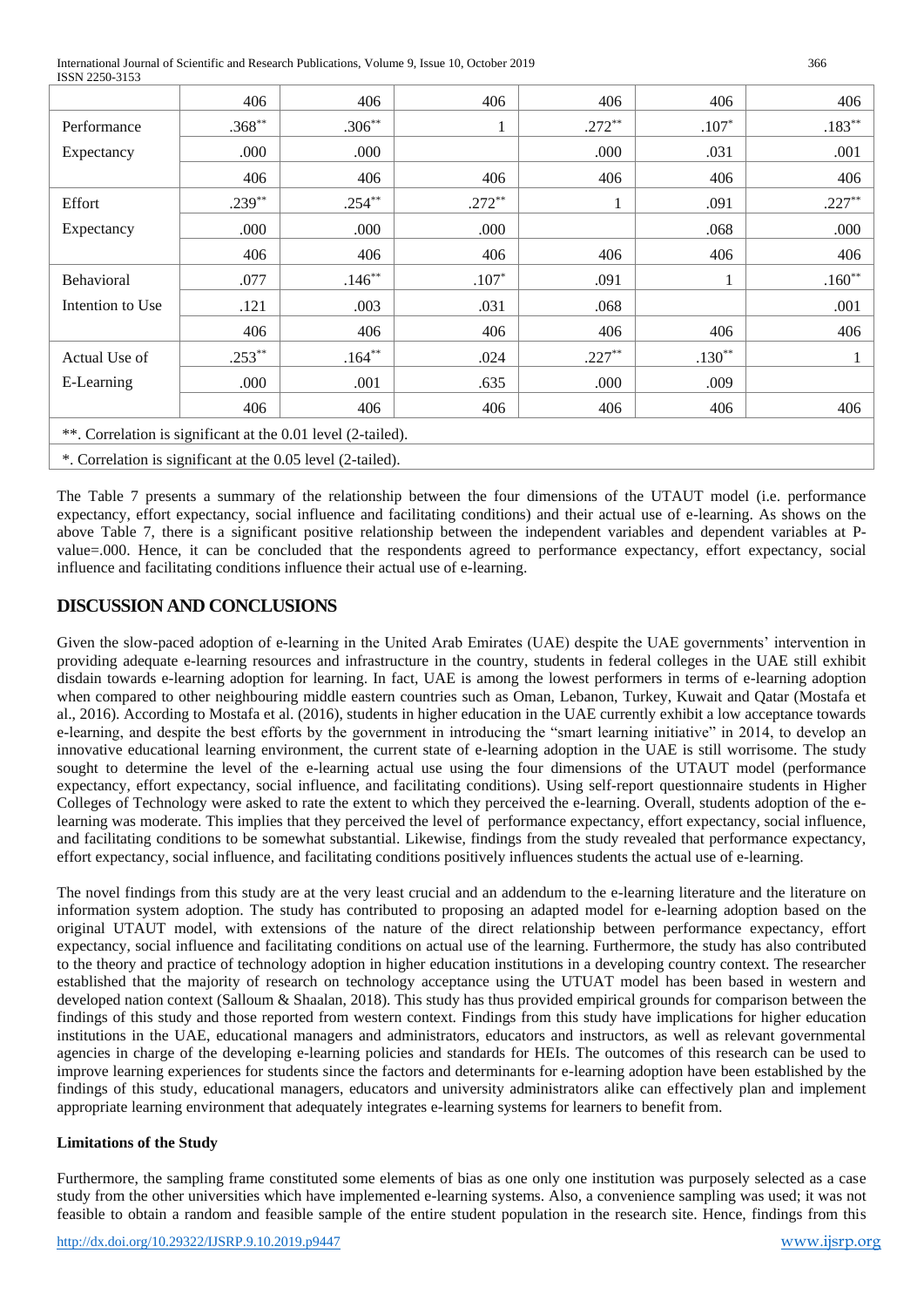study may not be generalized to institutions which have not yet implemented e-learning systems, whereas only institutions which share similar characteristics as HCT and have implemented similar e-learning systems can the findings of this study be inferred to.

# **CONCLUSION**

This study examined the the adoption of the e-learning and direct relationship between the four element of the Unified Theory of Acceptance and Use Technology (UTAUT) namely; performance expectancy, effort expectancy, social influence and facilitating conditions on actual use of e-learning from HCT students perspective. Findings revealed the overall adoption of the e-leering among HCT's student is moderate Similarly, findings revealed that the four dimensions performance expectancy, effort expectancy, social influence, and facilitating conditions positively influences students the actual use of e-learning. Thus, there is a need to examine the integration of several theories in order to come up with a unified and holistic overview of e-learning adoption. Several model and theories exist in technology acceptance, therefore integrating these models to test hypothesized relationships and factors can better improve our understanding of e-learning adoption. Likewise, this study considered only the perspectives of students in establishing the findings of the study. it would be interesting to explore a comparative view of a faculty member and students views regarding e-learning adoption. Factors crucial to both faculty members and students could be well understood if such study were carried out.

# **REFERENCES**

Alawadhi, S., & Morris, A. (2008). The Use of the UTAUT Model in the Adoption of government Services in Kuwait Paper presented at the Proceedings of the 41<sup>st</sup> Hawaii International Conference on System Sciences, Hawaii.

Ally, M., & Stauffer, K. (2008). Enhancing electronic learning delivery through exploration of the learner experience. Paper presented at the Fifth IEEE International Conference on Wireless, electronic, and Ubiquitous Technology in Education.

Ally, M., 2013, electronic learning: from research to practice to Impact Education. Learning and Teaching in Higher Education: Gulf Perspectives, Vol 10 No (2).

Carlsson, C., Carlsson, J., Hyvönen, K., Puhakainen, J., & Walden, P. (2006). Adoption of mobile devices/services – Searching for answers with the UTAUT. Paper presented at the 39th Hawaii International Conference on System Sciences, Hawaii.

Cheng-Ying Yang, Ah-FurLai1and Ming-Chun Chen, Ming-Hsiang Hwang, Cheng-YiLi, (2012). AnInvestigation on Procrastination in the E-learning Environment, Information Science and Digital Content Technology(ICIDT), 2012 8thInternational Conference, Vol. 3.

Concannon, F., Flynn, A., & Campbell, M. (2005). What campus-based students think about the quality and benefits of elearning? British Journal of Educational Technology, 36(3), 501-512.

Croop, F. J. (2009). Student perceptions related to mobile learning in higher education. Unpublished Dissertation, Northcentral University, *Prescott Valley,* Arizona.

Dasuki, S., Ogedebe, P., Kanya, R., Ndume, H., & Makinde, J. (2015). Evaluating the Implementation of International Computing

Curricular in African Universities: A Design-Reality Gap Approach. *International Journal of Education and Development using ICT, 11*(1).

Davis, J. S., Garcia, G. D., Jouria, J. M., Wyckoff, M. M., Alsafran, S., Graygo, J. M., Withum, K. F. and Schulman, C. I. (2013). Identifying Pitfalls in Chest Tube Insertion: Improving Teaching and Performance. Journal of Surgical Education, 70, 334-339.

Guri-Rosenblit, S. (2006). Eight Paradoxes in the Implementation Process of E-Learning in Higher Education. *Distances et savoirs, 4*(2), 155-179.

Isaac, O., Abdullah, Z., Aldholay, A. H., & Ameen, A. A. (2019). Antecedents and Outcomes of Internet Usage within Organisations in Yemen: An Extension of the Unified Theory of Acceptance and Use of Technology (Utaut) Model. *Asia Pacific Management Review*.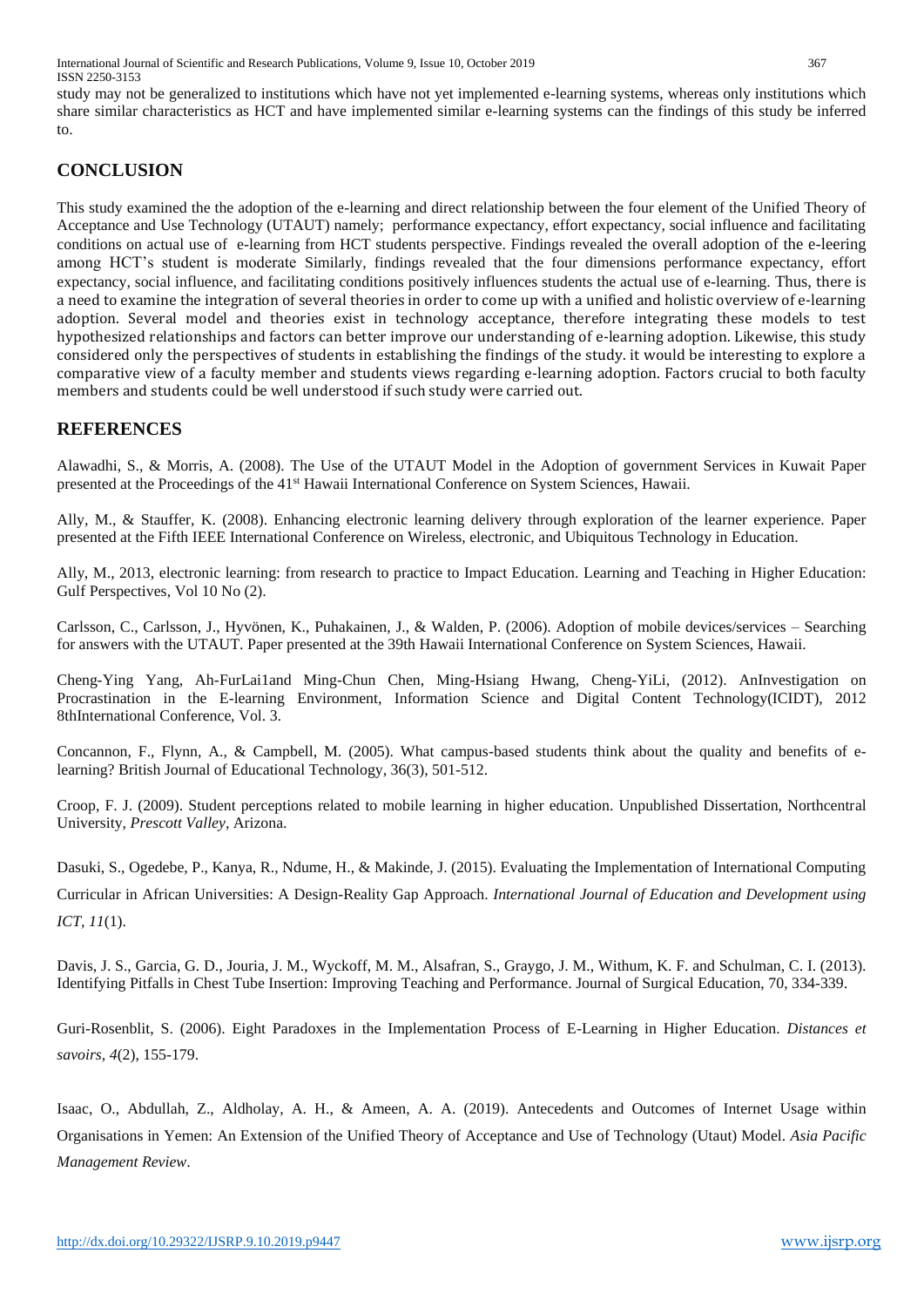Mahdizadeh, H., Biemans, H., & Mulder, M. (2008). Determining Factors of the Use of E-Learning Environments by University

Teachers. *Computers & Education, 51*(1), 142-154.

Mangir, S., Othman, Z., & Udin, Z. M. (2016). Determinants of E-learning Acceptance among Agricultural Extension Agents in Malaysia : A Conceptual Framework, *6*, 270–279.

Mohammad Shorfuzzaman1 and MusaedAlhussein, 2016, Modeling Learners' Readiness to adopt electronic Learning: A Perspective from a GCC Higher Education Institution, *Journal of electronic Information Systems*, Vol (2016), ArticleID6982824.

Mohanna, M. (2015). Using knowledge engineering for modeling mobile learning systems.

Moore, G. C. &Benbasat, I. (1991). Development of an instrument to measure the perceptions of adopting an information technology innovation. *Information Systems Research*, 2, 3, 192–222.

Moran, M. J. (2006). College student's acceptance of tablet personal computers: A modification of the Unified Theory of Acceptance and Use of Technology mode. Unpublished Doctorate, Capella University.

Morris, M. G. &Venkatesh, V. (2000). Age differences in technology adoption decisions: Implications for a changing workforce. *Personnel Psychology,* 53, 2, 375–403.

MostafaAl-Emran, Hatem M. Elsherif, Khaled Shaalan, 2016, Investigating attitudes towards the use of mobile learning in higher education, *Elsiver Journal*, Vol (56) No. (93)

Mutula, S. M. (2002). E-Learning Initiative at the University of Botswana: Challenges and Opportunities. *Campus-Wide Information Systems, 19*(3), 99-109.

Naismith, L., Lonsdale, P., Vavoula, G. and Sharples, M. (2004). Literature Review in Mobile Technologies and Learning. *Future Lab Series* (11).

Ndubisi, N. (2006). Factors of Online Learning Adoption: A Comparative Juxtaposition of the Theory of Planned Behaviour and the Technology Acceptance Model. *International Journal on E-learning, 5*(4), 571-591.

Njenga, J. K., & Fourie, L. C. H. (2010). The Myths About E‐Learning in Higher Education. *British journal of educational technology, 41*(2), 199-212.

Oberg, A. & Daniels, P. (2013). Analysis of the effect a student-centred mobile learning instructional method has on language acquisition. *Computer Assisted Language Learning*, 26, 177-196.

Proctor, N., & Burton, J. (2003). Tate modern multimedia tour pilots 2002-2003. Paper presented at the MLEARN 2003: Learning with Mobile Devices, London, UK.

Rahimi, M. R., Ren, J., Liu, C. H., Vasilakos, A. V., &Venkatasubramanian, N. (2014). Mobile cloud computing: A survey, state of art and future directions. *Mobile Networks and Applications*, 19(2), 133-143.

Raman, A., Don, Y., Khalid, R., & Rizuan, M. (2014). Usage of Learning Management System (Moodle) among Postgraduate Students: Utaut Model. *Asian Social Science, 10*(14), 186.

Ruohotie, P. (2009). Professional growth and development. In International handbook of educational leadership and administration (pp. 419-445). Springer, Dordrecht.

Salloum, S. A., Mhamdi, C., Al Kurdi, B., & Shaalan, K. (2018). Factors affecting the Adoption and Meaningful Use of Social Media: A Structural Equation Modeling Approach. *International Journal of Information Technology*, *2*(3), 96-109.

Selwyn, N. (2007). The Use of Computer Technology in University Teaching and Learning: A Critical Perspective. *Journal of computer assisted learning, 23*(2), 83-94.